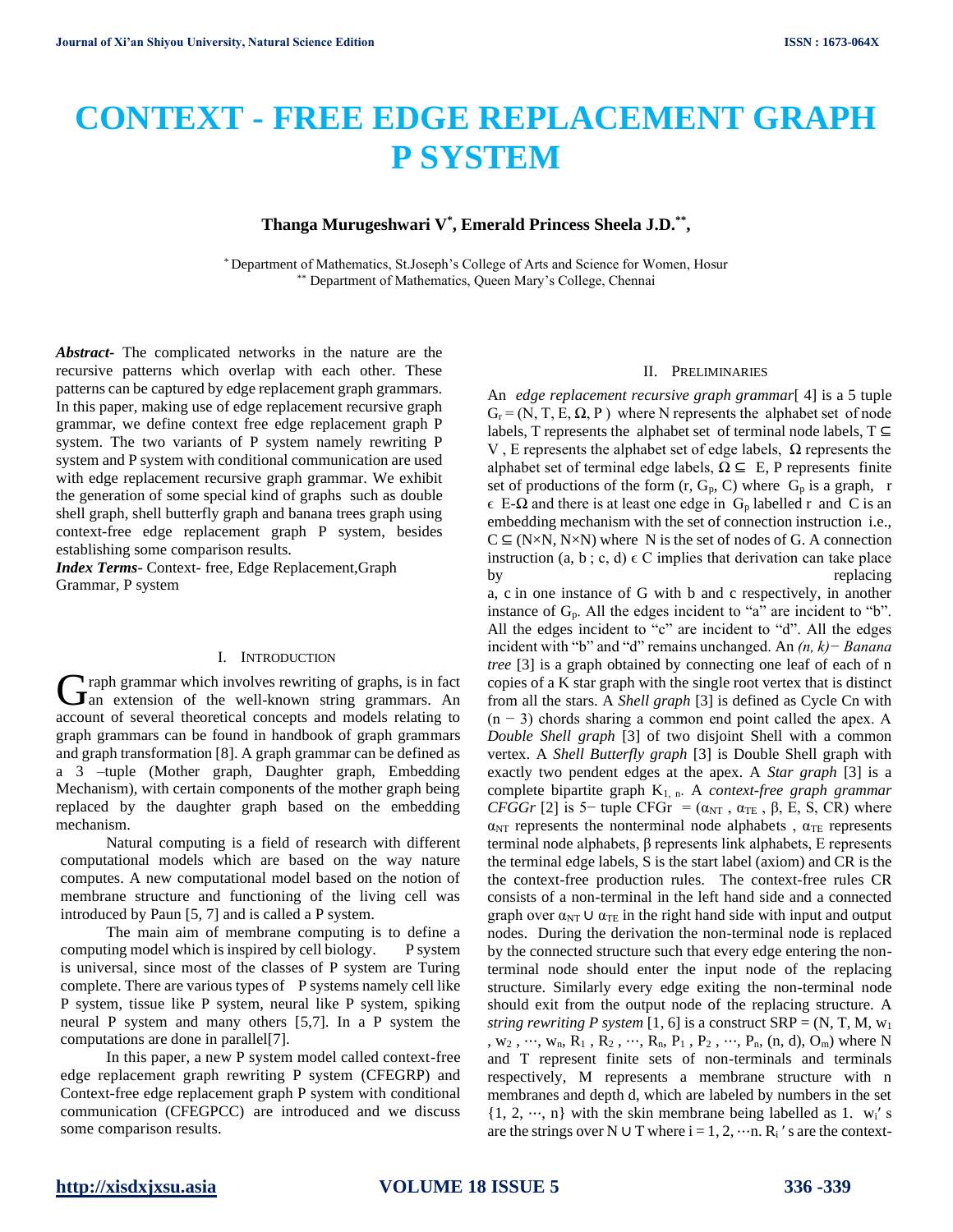free rewriting rules in each membrane of the form  $A \rightarrow \eta(t$ rgt),  $A \in N$  and  $\eta \in (N \cup T)^*$ , trgt  $\in \{here, out\} \cup \{in_j\}$  $|1 \le j \le n\}$  where  $i = 1, 2, \dots n$ .  $P_1$ ,  $P_2 \dots P_n$  are partial ordered relations over the rules and  $O<sub>m</sub>$  is the output membrane. The details on derivations can be found in [1, 6]. A *parallel rewriting P system with conditional communication* [9] is a construct PRPCC = (N, T, M,  $w_1$ ,  $w_2$ , …,  $w_n$ ,  $R_1$ ,  $R_2$ , …,  $R_n$ ,  $(n, d)$ ) where N and T represent finite sets of non-terminals and terminals respectively; M represents a membrane structure with n membranes and depth d, which are labeled by numbers in the

set  $\{1, 2, \dots, n\}$  with the skin membrane being labelled as 1, w<sub>i</sub>'s is are the strings over N ∪ T where  $i = 1, 2, \dots$ , n and R<sub>i</sub>'s III. CONTEXT-FREE EDGE REPLACEMENT GRAPH

#### REWRITING P SYSTEM

**Definition 1**: A *Context-free edge replacement graph rewriting P system (CFEGRP)* is a construct  $\pi_{\text{ed}} = (N, T, T)$ E, M, E<sub>1</sub>, E<sub>2</sub>, …, E<sub>n</sub>, CR<sub>1</sub>, CR<sub>2</sub>, …, CR<sub>n</sub>, (n, d), O<sub>m</sub>), where N represents the finite set of node labels, T represents the finite set of edge labels, E represents the set of terminal edges available in T, M represents the membrane structure with n membranes and depth d, which are labeled by numbers in the set  $\{1, 2, \dots, n\}$ with the skin membrane being labelled as  $1$ .  $E_i$  is the finite set of non-terminal edges over T initially present in the region i, where  $i = 1, 2, \dots$ , n. CRi =  $(R_i, P_i)$  is the edge replacement recursive graph rules such that  $R_i = (B \rightarrow A(trgt))$  where B is recursively replaced with the graph A with the help of connection instructions. trgt ∈ {here, out} ∪ {in<sub>i</sub> |1 ≤ j ≤ n}. P<sub>i</sub> represents the priority rule in the i<sup>th</sup> membrane. Throughout this paper  $P_i =$ φ, node labels are given from the natural number set and all the node alphabets are terminal node alphabets. O<sup>m</sup> is the output membrane.

 $L(\pi_{ed})$  is the language generated by a system  $\pi_{ed}$ . The family of languages generated by context-free node replacement graph rewriting P system is denoted by CFEGRP  $d_n$  (nPri or Pri). Here n is the total number of membranes in the system, d is the depth, nPri denotes that there is no priority rules in the P system and Pri denotes that there is a priority in the application of rules.

**Example 1** : Consider the example  $\pi_{\text{ed1}} = (\{1, 2, 3, 4, 5, 6, 7,$ 8}, {S, a, b}, {a, b}, [1 ]1, {S}, CR<sub>1</sub> = (r<sub>1</sub>, P<sub>1</sub>), (1, 1), 1} with



 $= (R_i, Pe_i, Fo_i)$  with  $R_i$  representing the context-free rewriting rules where  $i = 1, 2, \dots, Pe_i$  s and  $Fo_i$  s are permitting and forbidding conditions associated with the regions  $1, 2, \dots$ , n. We refer to [9] for the notion of rewriting P systems with conditional communication in unique parallelism mode. But we restrict ourselves to only two modes of permitting and forbidding conditions, namely, empty and symbol checking conditions. Also, unique parallelism mode is used, in which exactly one symbol with respect to one rule is applied to all occurrences of that symbol. The notion of maximal parallelism can be referred from [7]



The above P system in single membrane generates the following graph which consists of a Star graph with each pendant vertices has Cycle of length 6.



**FIGURE.** 1: The language  $L(\pi_{\text{ed}1})$ 

**Theorem 1**: CFEGRP<sup>1</sup><sub>1</sub>(nP ri) ⊂ CFEGRP<sup>2</sup><sub>3</sub>(nPri).

Proof : The inclusion is by definition. Proper inclusion is now established.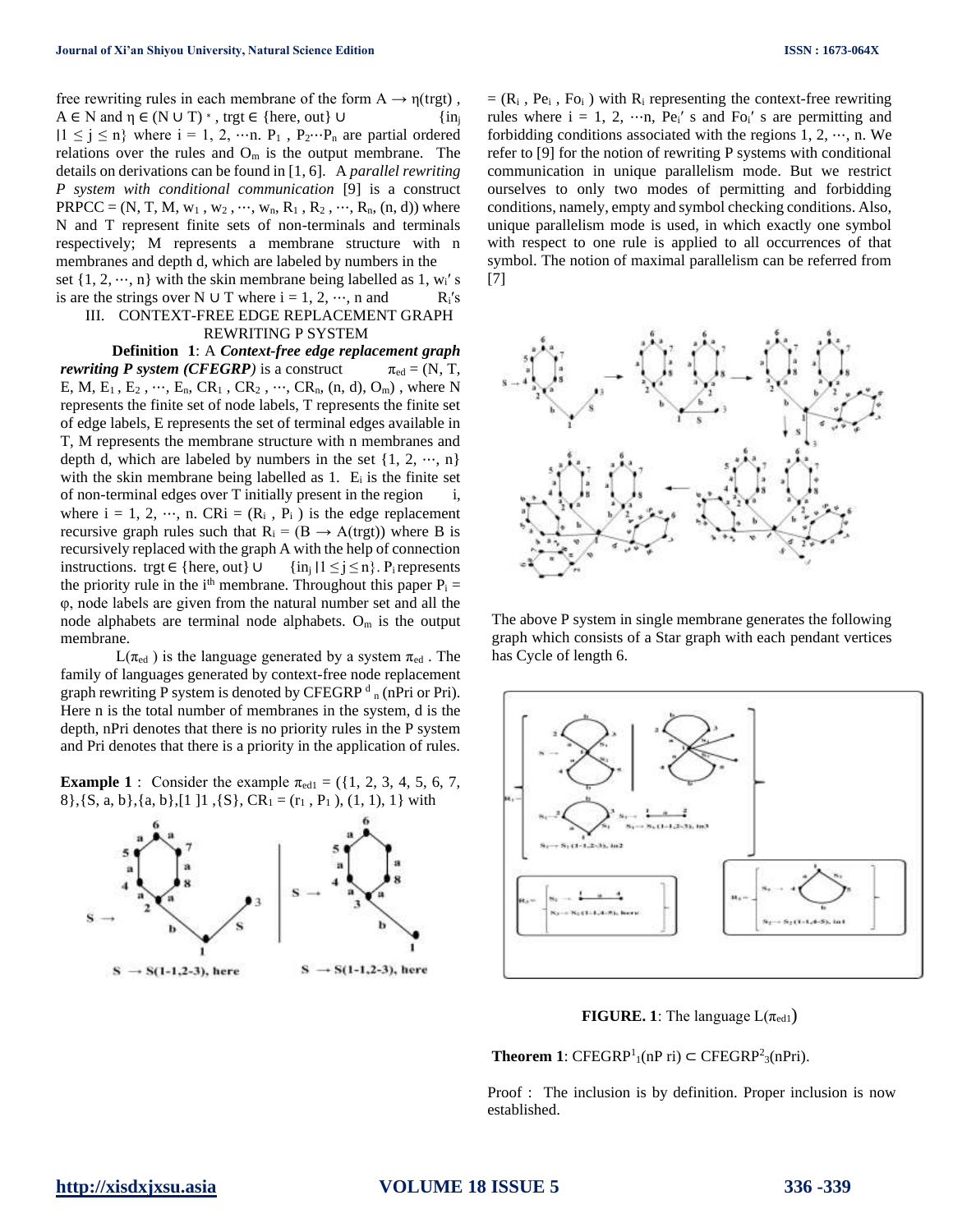Consider a P system  $\pi_{\text{ed2}} = (\{1, 2, 3, 4, 5\}, \{S, S1, S2, a, b\}, \{a,$ b},[1 [2 ]2 [3 ]3 ]1 ], {E<sub>1</sub> = S}, CR<sub>1</sub> = (R<sub>1</sub>, P<sub>1</sub>), CR<sub>2</sub> = (R<sub>2</sub>,  $P_2$ ),  $CR_3 = (R_3, P_3)$ ,  $(3, 2)$ , 3) with rules diagrammatically represented in the following Fig. 2

**FIGURE. 2**: Representation of  $\pi_{\text{ed2}}$  in a P system The above P system generates the class of Double Shell graph and Shell Butterfly graph with equal number of Shells on both sides as shown in Fig.3., which cannot be generated in one membrane.



**FIGURE.** 3:  $L(\pi_{\text{ed}2})$  Double Shell graph and Shell Butterfly graph

# IV. CONTEXT-FREE EDGE REPLACEMENT GRAPH P SYSTEM WITH CONDITIONAL COMMUNICATION

We introduce context-free edge replacement graph P system with conditional communication.

**Definition 2:** A *Context-free edge replacement graph P system with conditional communication (CFEGPCC)* is a construct  $\pi_{ed}$  $= (N, T, E, M, E_1, E_2, \cdots, E_n, (R_1, Per_1, For_1), (R_2, Per_2, For_2),$  $\cdots$ (R<sub>n</sub>, Per<sub>n</sub>, For<sub>n</sub>), (n, d)) where N represents the finite set of node labels, T represents the finite set of edge labels and terminal edge labels, E represents the set of terminal edges available in T, M is a membrane structure with n membranes and depth d, which are labeled by numbers in the set  $\{1, 2, \dots, n\}$  with the skin membrane is labelled as  $1$ ,  $E_i$  is the finite set of nonterminal edges over T initially present in the region i,  $i = 1, 2, \dots$ , n of the system.  $R_i$  is the edge replacement recursive graph rules that consists of a non-terminal edge label along with the connection instructions. The conditional communication has empty and symbols checking, where empty has no restrictions in entering and existing graphs from one membrane to the other and the symbols checking has rules for entering the inner membrane and exiting the outer membrane separately.

 $L(\pi_{ed}$  ) is the language generated by a system  $\pi_{ed}$ . The family of languages generated by context-free edge replacement graph P system with conditional communication is denoted by CFEGPCC<sup>d</sup>  $_n(\alpha, \beta)$ . Here n is the total number of membranes in the system, d is the depth and  $\alpha$ ,  $\beta \in \{\text{empty},\}$ symbol} denote the permitting and forbidding conditions for communication.

**Example 2** : Consider the example  $\pi_{\text{ed3}} = (\{1, 2, 3, 4\}, \{X, a, \}$  $b$ }, {a, b}, [1]<sub>1</sub>, {X}, (R<sub>1</sub>, Per<sub>1</sub>, For<sub>1</sub>), (1, 1)) with the rules from context-free graph grammar

 $Per_1 = (True, out)$  and  $For_1 = (X, not out).$ 

The above system generates the context-free string graph language,  $L(\pi e3) = \{(a^n b^n) : n \ge 1\}$  which is shown in the following Fig. 4.



**FIGURE. 4**: The language  $L(\pi_{ed3})$ 

**Theorem 2.** CFEGPCC<sup>1</sup> <sub>1</sub> (empty, symbol) ⊂ CF EGPCC<sup>2</sup> <sub>2</sub> (empty, symbol).

Proof The inclusion is by definition. Proper inclusion is now established.

Consider the language  $L_7 = B(n, k)$  (Banana trees).

Construct a P system in unique parallelism mode  $\pi_{\text{ed4}} =$  $({1, 2, 3, 4, 6, 7, 8}, {S, D, a, b}, {a, b}, [1 [2]2]1],$   ${E_1 =$  $S$ }, {E<sub>2</sub> =  $\varphi$ }, (R<sub>1</sub>, P er<sub>1</sub>, For<sub>1</sub>), (R<sub>2</sub>, Per<sub>2</sub>, For<sub>2</sub>), (2, 1)) with the

rules diagrammatically represented in the following Fig .5



**FIGURE 5:** Representation of  $\pi_{\text{ed}}$  in a P system

Initially, when the rule S in membrane one is applied, the edge (1, 3) is replaced by (1, 2) which increases the tree structure when used recursively. At any time the terminal rule can be applied which enables the graph to move from membrane 1 to 2. Then the rules for D is applied in membrane 2 where the branches are expanded by recursive application of the rule. Finally the terminal rule for D in membrane 2 is applied. The language generated by the above P system in two membrane is the class of Banana trees B(n, k). But the above class Banana tree cannot be generated in a single membrane. The generation of Banana tree  $B(4, 3)$  is shown in Fig 6.